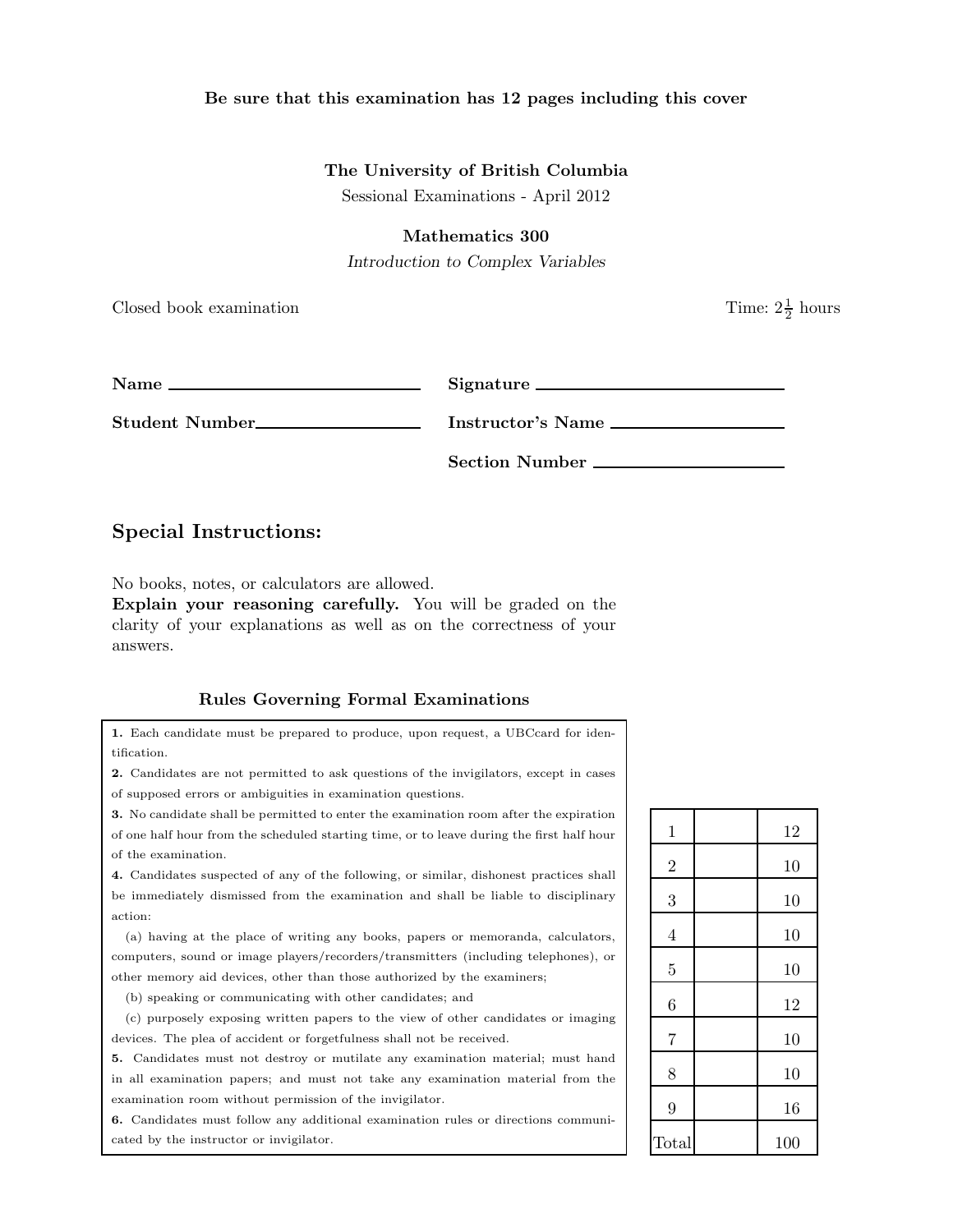## Marks

- [12] **1.** Express all of the following numbers in the form  $a + ib$  with a and b real.
	- (a)  $\sin \left[ -i \log \left( 1 + \sqrt{3} i \right) \right]$
	- (b) Log  $\left[\frac{1-i}{(1+i)^3}\right]$ , where Log z is the principal branch of log z
	- (c) all solutions of  $\sinh z = \frac{i}{\sqrt{2}}$ 2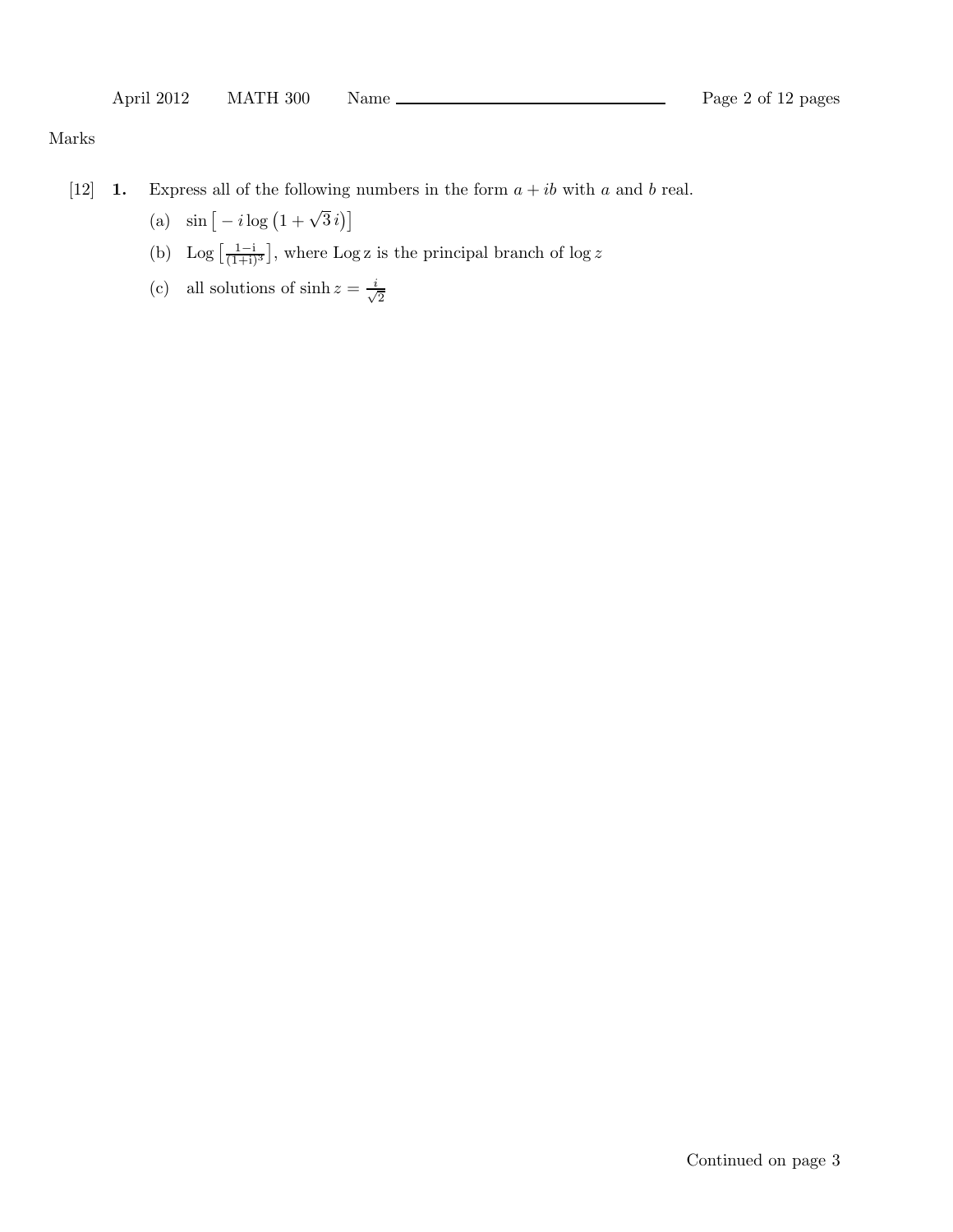[10] **2.** Let  $u(x, y) = 2x^2 - 2y^2 - 3x + y$ .

- (a) Show that  $u(x, y)$  is a harmonic function.
- (b) Find all analytic functions  $f(x+iy) = u(x, y) + iv(x, y)$  with  $u(x, y) = 2x^2 2y^2 3x + y$ and  $v(x, y)$  real.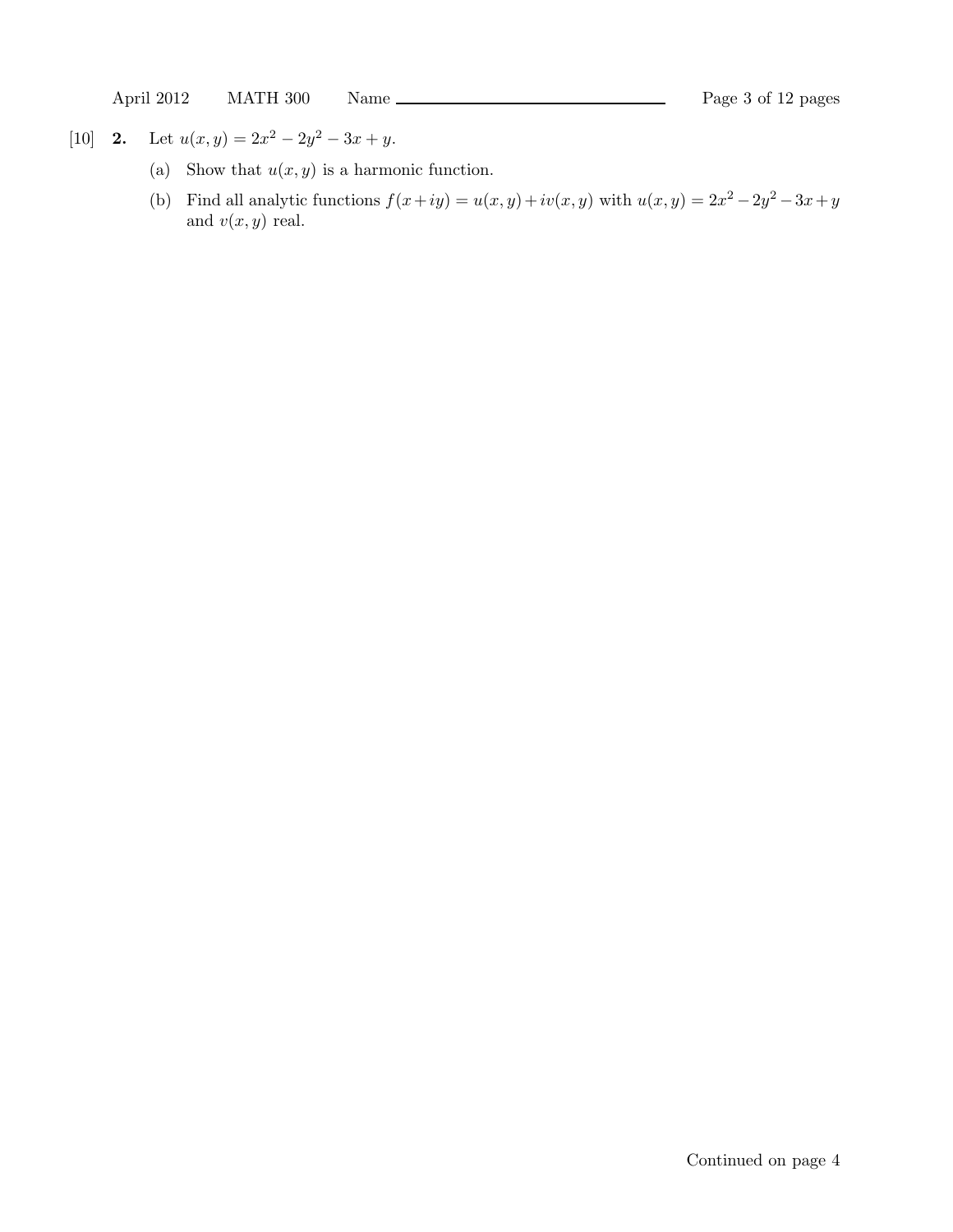[10] **3.** Find a branch of  $(1 + z)^{1/2}$  which is analytic except for  $z = x \ge -1$  and find its derivative at  $z = -2$ .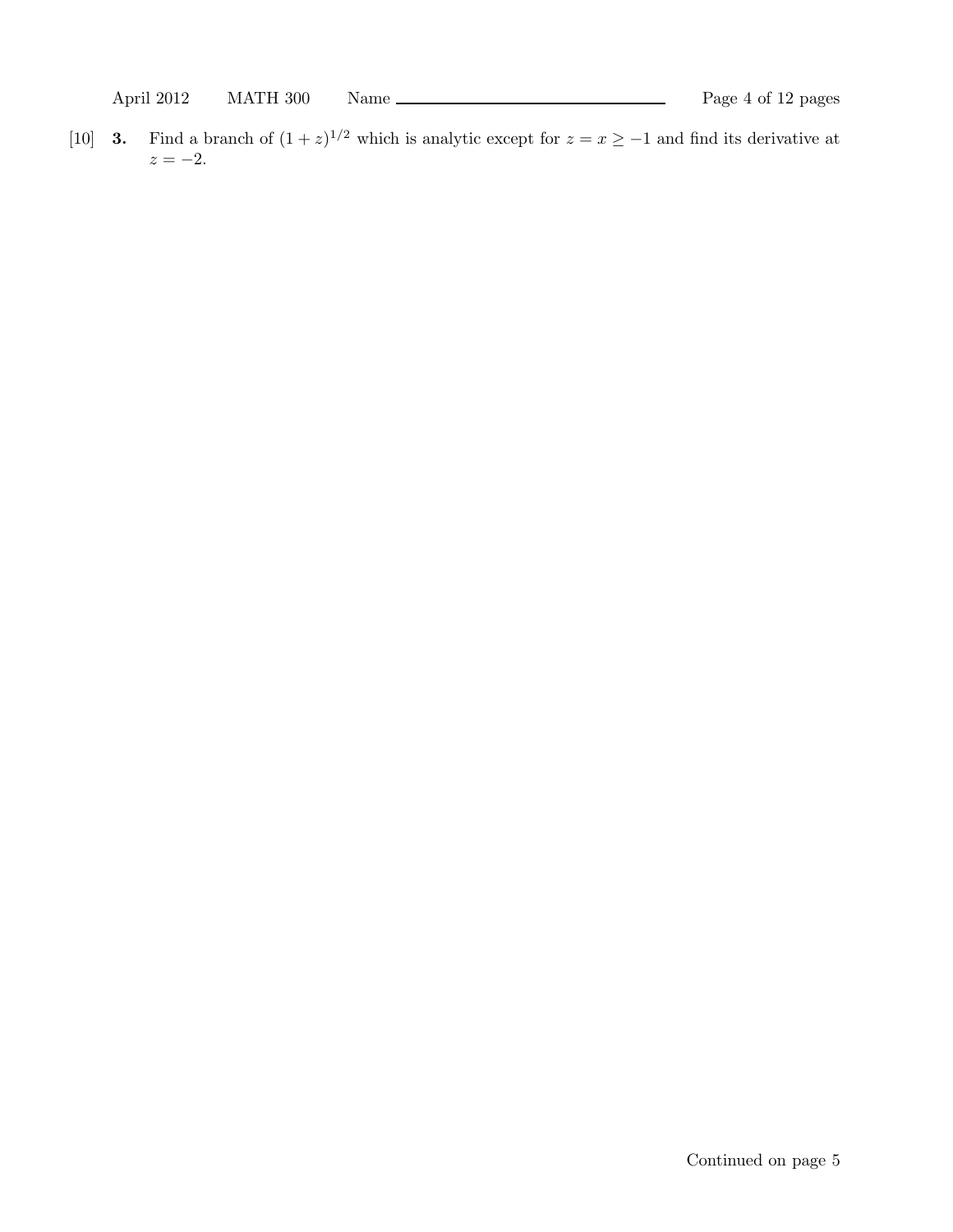April 2012 MATH 300 Name Rage 5 of 12 pages

[10] 4. Evaluate the contour integral

$$
\int_C \frac{dz}{(\bar{z} - 1)^2}
$$

where C is the semicircle  $|z - 1| = 1$ , Im  $z \ge 0$  from  $z = 0$  to  $z = 2$ .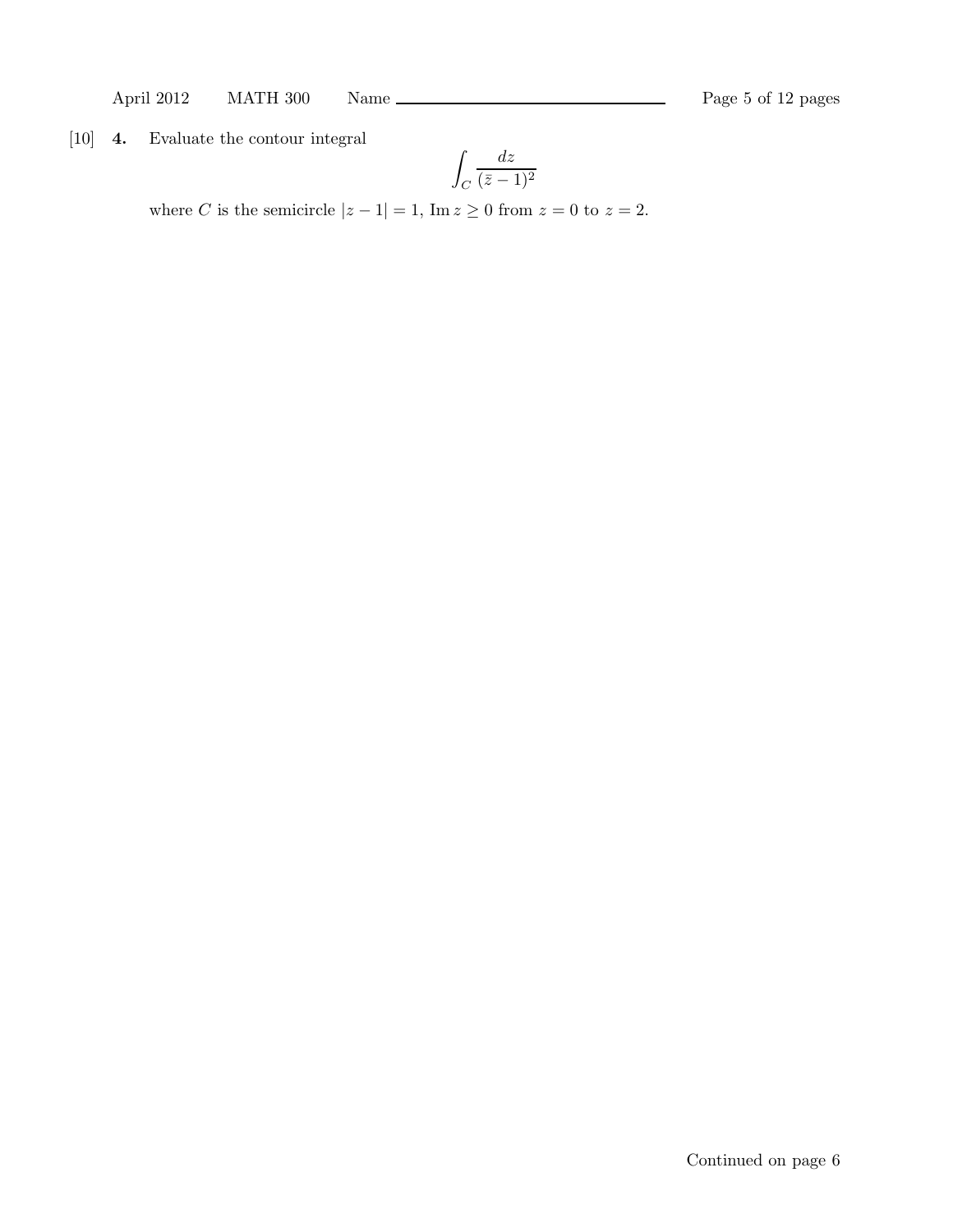[10] **5.** Find all entire functions  $f(z)$  that obey "there is an integer n such that  $|f(z)| < |z|^n + 1$  for all {  $z \in \mathbb{C}$  |  $|z| > 100$  }".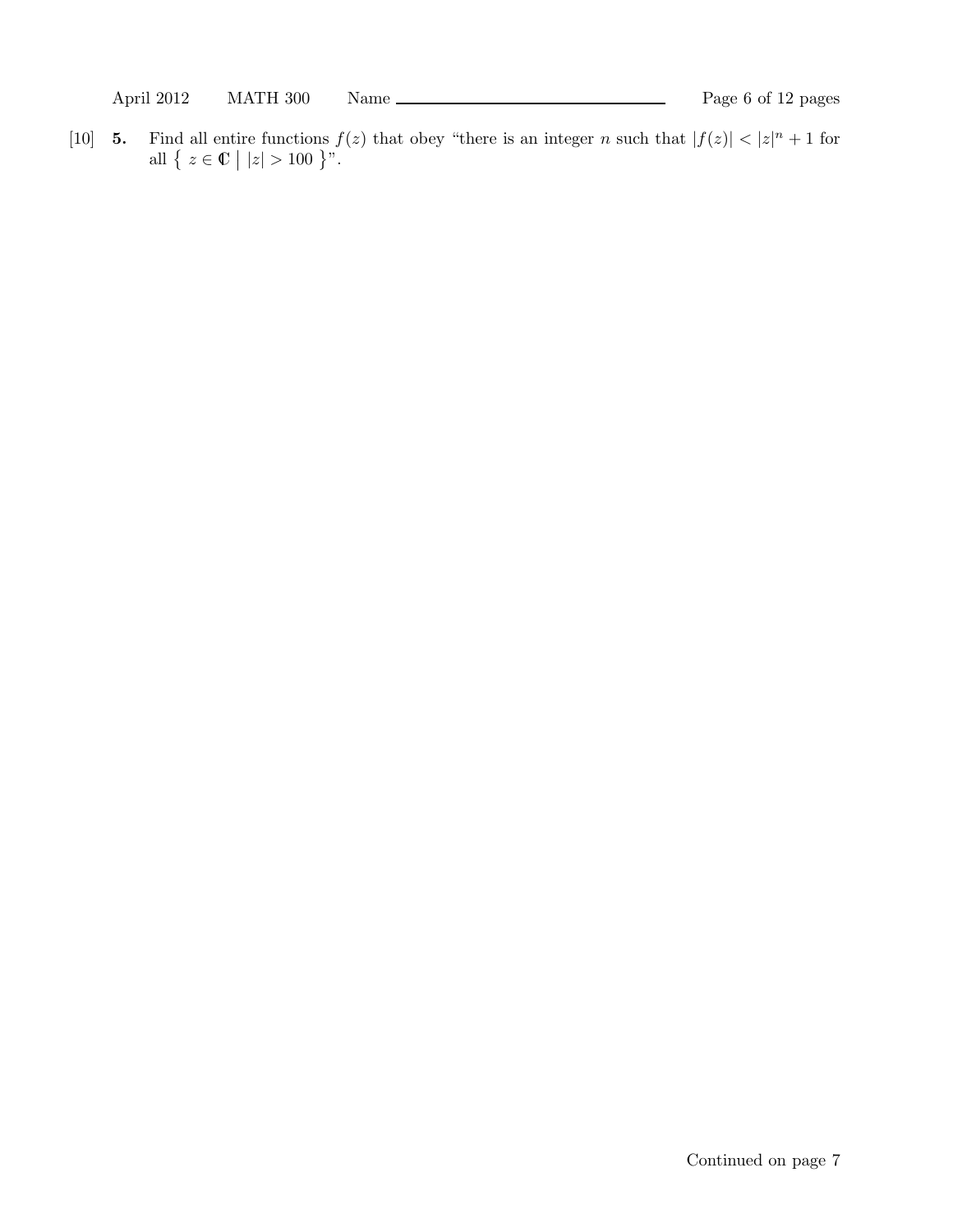April 2012 MATH 300 Name Rage 7 of 12 pages

[12] 6. Let

$$
f(z) = \frac{1}{(2z - 1)(z - 2)}
$$

- (a) Expand  $f(z)$  in a Laurent series valid in an annular region that contains  $z = 1$ . Give the region of convergence of your series.
- (b) Evaluate  $\oint_{C_{\pi/4}(0)} f(z) dz$  where  $C_{\pi/4}(0)$  is the contour  $|z| = \pi/4$  traversed once in the counterclockwise direction.
- (c) Find the Taylor series of  $f(z)$  about  $z = 0$  and give its region of convergence.
- (d) Compute  $f^{(4)}(0)$ .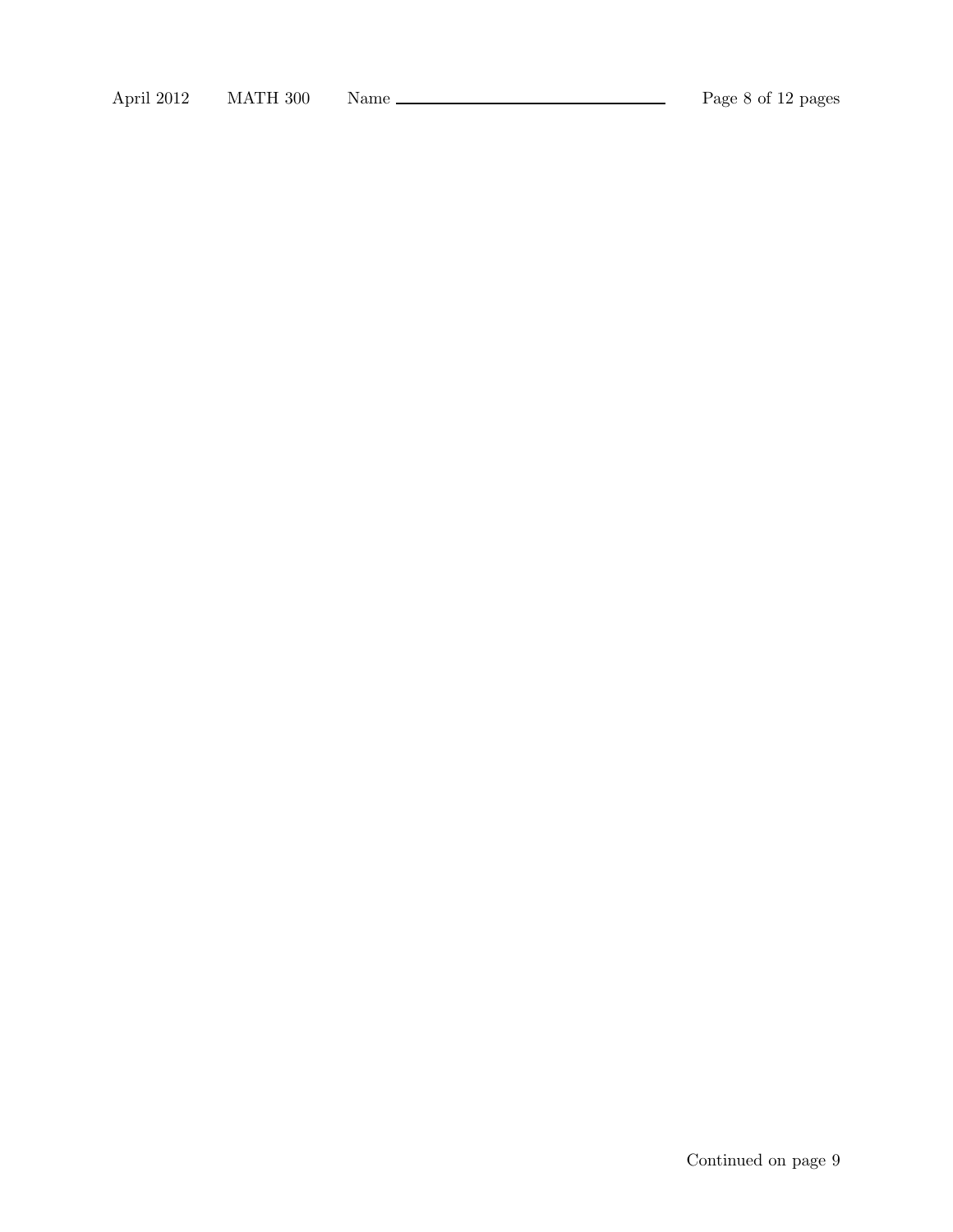[10] 7. (a) Show that

$$
F(z) = \begin{cases} 1 & \text{if } z = 0\\ \frac{e^z - 1}{z} & \text{if } z \neq 0 \end{cases}
$$

is an entire function.

(b) Evaluate

$$
\int_{C_2(0)} \frac{\cos z}{e^z - 1} dz
$$

where  $C_2(0)$  is the circle  $|z| = 2$  traversed once in the counterclockwise direction.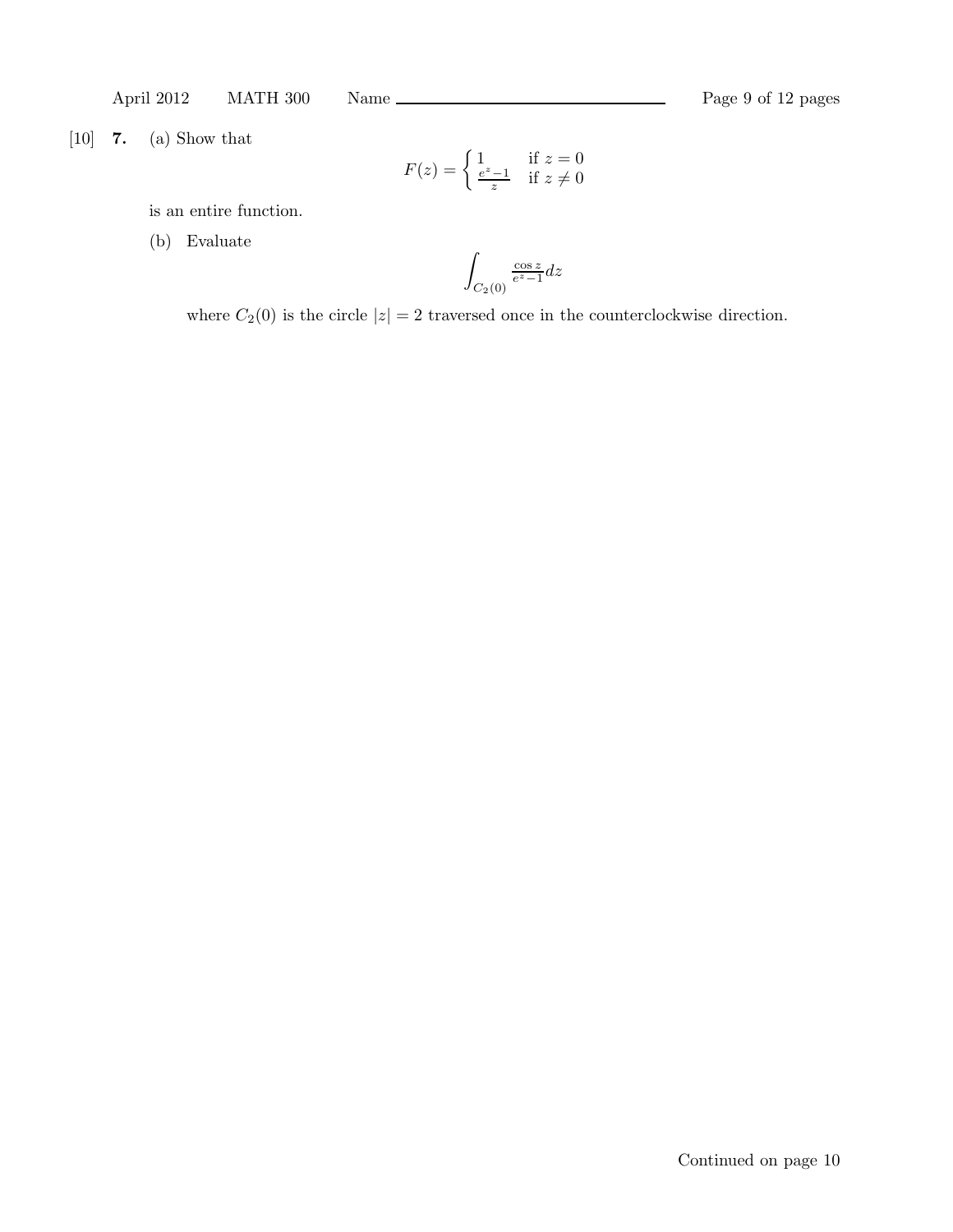[10] **8.** Find the first four nonzero terms of the Taylor series at  $z = 0$  for

 $\sin z \text{ Log } (1 - z)$ 

where  $\operatorname{Log} {\bf z}$  is the principal branch of  $\log z.$